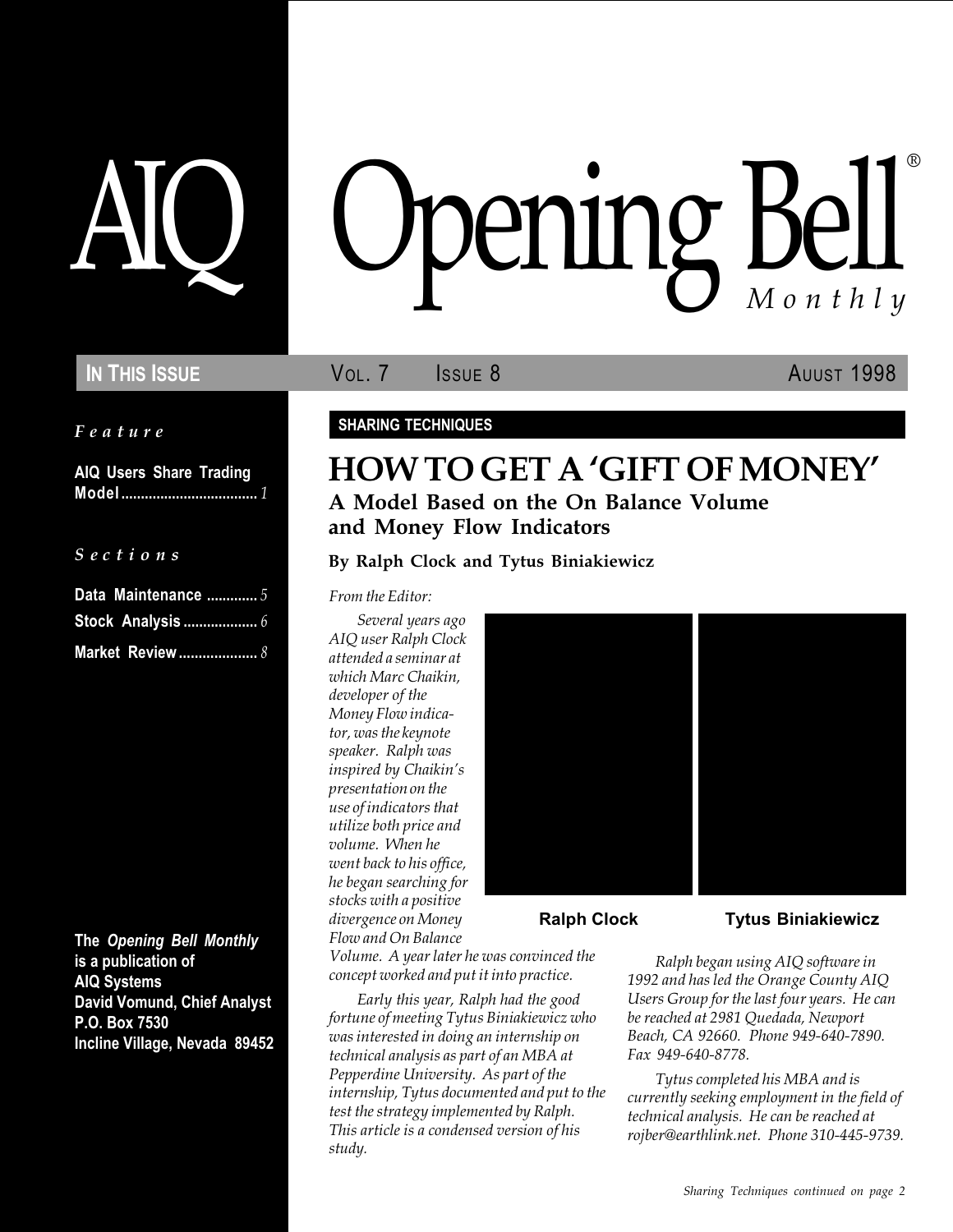#### **OBJECTIVES**

The foremost objective of equity investing is to make money. Ralph Clock claims that there are "gifts of money," identifiable with his model, present in the market. The model is designed to capitalize on the potential extraordinary gains of tickers exhibiting certain technical characteristics. In order to qualify for the "gift of money" distinction, the performance of the model based on the hypothesis presented below has to prove to be both:

- superior with respect to the average market performance, and
- reasonably reliable.

#### GENERAL HYPOTHESIS

 The model assumes that technical indicators incorporating trading volume of the tickers have trend predictive qualities, often signaling the direction of the price movement prior to the actual movement. Utilization of this phenomenon to select securities based on divergence analysis results in "gifts of money." Stocks that exhibit a positive divergence of On Balance Volume (OBV) and Money Flow (MF) indicators versus the price of the security outperform the market on average.

#### PLEASE SEND CORRESPONDENCE TO:

Opening Bell Monthly G.R. Barbor, Editor P.O. Box 7530 Incline Village, NV 89452

AIQ Opening Bell Monthly does not intend to make trading recommendations, nor do we publish, keep or claim any track records. It is designed as a serious tool to aid investors in their trading decisions through the use of AIQ software and an increased familiarity with technical indicators and trading strategies. AIQ reserves the right to use or edit submissions.

For subscription information, phone 1-800-332-2999 or 1-702-831-2999. © 1992-1998, AIQ Systems

#### METHODOLOGY

Most technical indicators, like relative strength or moving averages, are characterized as trend-following indicators, because they reflect the historical price trends and, as such, are not reliable predictors of the future. These indicators completely ignore the aspect of trading volume, which constitutes an important factor in evaluating the ticker's behavior and predicting the future trend, especially when analyzed in relation to price behavior.

OBV and MF reflect the trend of both price and volume, describing the

Stocks that exhibit a positive divergence of On Balance Volume (OBV) and Money Flow (MF) indicators versus the price of the security outperform the market on average."

relationship between them and thereby attempting to provide insight into the future security price movement. The indicators reflect the general tendencies of the investors in the market. Based on OBV and MF, it is possible to determine whether a stock is being accumulated or distributed by investors and it is possible to take advantage of the demand trend if it is not yet reflected in the price (i.e., a divergence between them is present).

Divergence analysis is an integral part of technical analysis. A positive divergence occurs when the price of a security moves lower at the same time that the security's technical indicators move higher. Since the indicators often lead price action, a positive divergence is a bullish sign.

In light of this reasoning, the model focuses on selecting tickers which are being accumulated but have not yet exhibited major price movements. They are actually in a temporarily depressed market position. The larger the positive divergence, the larger the "rubber band stretching"

effect between the current market price and the price potential based on the investors' interest in the stock, which in turn should lead to eventual equilibrium achieved by catapulting the price upward.

#### SELECTION CRITERIA

Find stocks, which have not recently enjoyed investors' favor and are currently trading in a relatively flat base. The price fluctuation in this recent CONSOLIDATION PERIOD should be minimal, or at least reasonable considering the usual past performance of the particular stock,

even if the current short-term trend is predominately downward sloping.

The period should be in existence for no less than 21 trading days. The best stocks to examine are typically those that experience a consolidation/ correction in their medium-long range upward trend or appear to be on the verge of ending their medium-long range downward trend.

The stocks will be in a cup formation, having fallen from the top of the rim formed by the last price peak and consolidating at the base of the cup. The magnitude of the fall determines the depth of the cup, while the duration of consolidation determines its width.

Locate a price peak directly preceding the CONSOLIDATION PERIOD, which at the time of formation constituted at least a 21-day high. Always assume the price to be the day's close, unless otherwise specified. This price becomes the RESIS-TANCE PRICE, and the date on which it occurred is a RESISTANCE DATE. This point forms the left side of the rim of a cup.

Identify the peaks of OBV and MF indicators within the first 21 trading days of the CONSOLIDATION PERIOD following the RESISTANCE DATE. Usually, either the OBV or MF, or both, will have peaked on the RESISTANCE DATE. These peaks become the OBV RESISTANCE and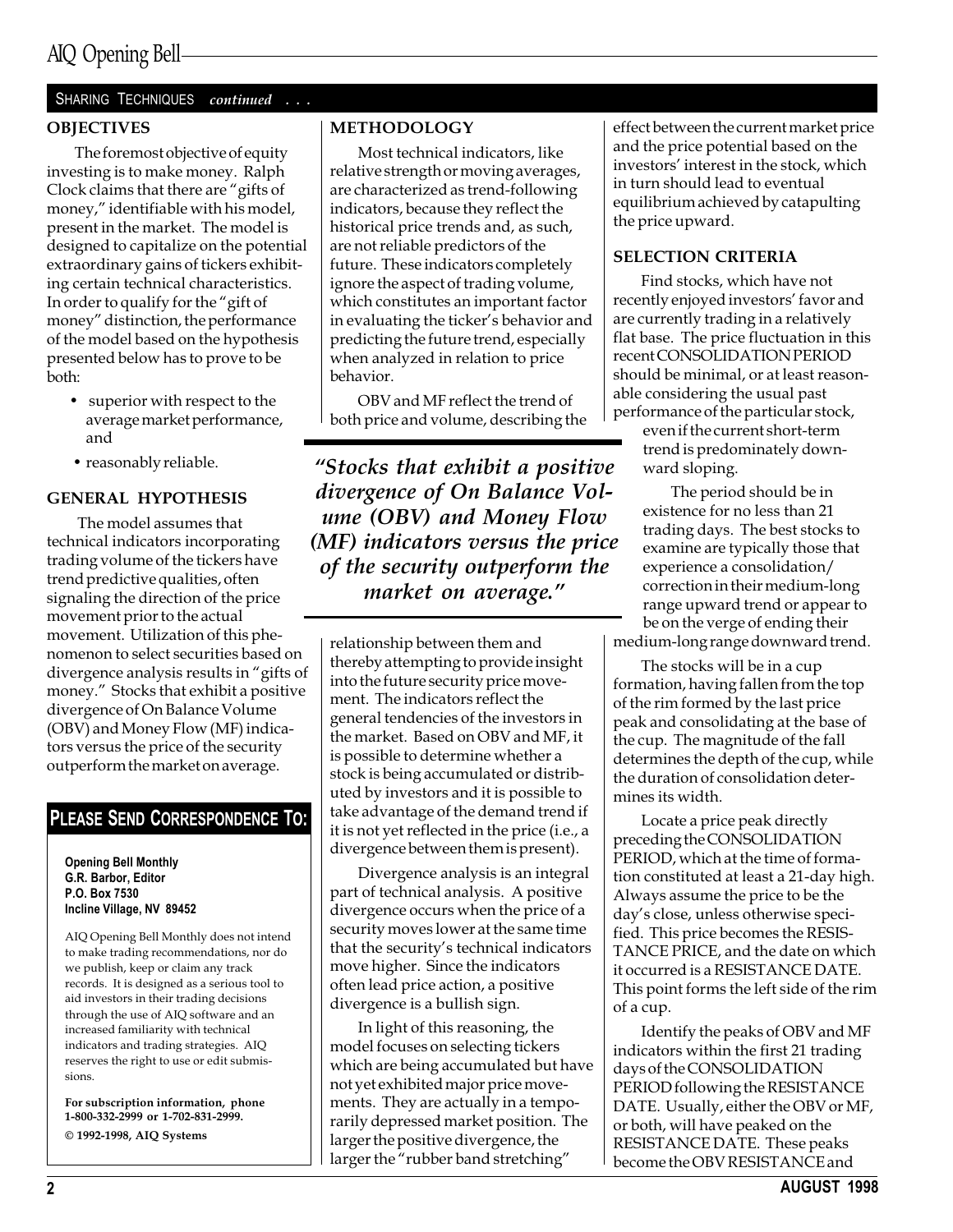

MF RESISTANCE levels, correspondingly; however, they are not fixed permanently but rather may require continual adjustment as the performance monitoring progresses within the EVALUATION PERIOD.

Follow the stock's performance throughout the EVALUATION PERIOD, looking for the OBV and MF to be increasing and approaching their respective highs that were previously assigned as resistance. Whenever one of the indicators crosses its current corresponding resistance but the other does not, continue to upgrade that indicator's peak levels by assigning a new OBV RESISTANCE and MF RESISTANCE. This procedure should be followed until both indicators break into new highs simultaneously, establishing a new high in the OBV and MF levels in

the same trading day above the most recent OBV RESISTANCE and MF RESISTANCE, correspondingly. This is the BUY SIGNAL.

By this time, the price is usually already moving on the right side of the cup. Of course, it is ideal if the signal to buy occurs before the price starts to advance or has advanced just minimally, thereby allowing full exploitation of the movement. But this does not occur often. With strong growth and levels of OBV and MF, the purchase can be made nearly anywhere on the right side of the cup, as well as the base.

Purchase the securities the next trading day at the opening price if it exceeds the 28-day moving average and does not exceed the RESISTANCE PRICE by more than 5%. The 28-day moving average price floor is designed to eliminate stocks which exhibit an extremely unreasonable relationship between price and volume trends that is difficult to explain. The 5% price ceiling above the RESISTANCE PRICE is designed to eliminate the stocks, which have already experienced their catapulting advance, or stocks for which the indicators are preceded by the price movement, inhibiting the chance for picking up the "gift of money." Hold the securities until the SELL SIGNAL.

The SELL SIGNAL occurs when the price drops below the 28-day moving average and is not supported by the levels of OBV and MF. Sell if after closing below the 28-day moving average the stock fails to advance above that close the next trading day - unless the OBV and MF indicators

Sharing Techniques continued on page 4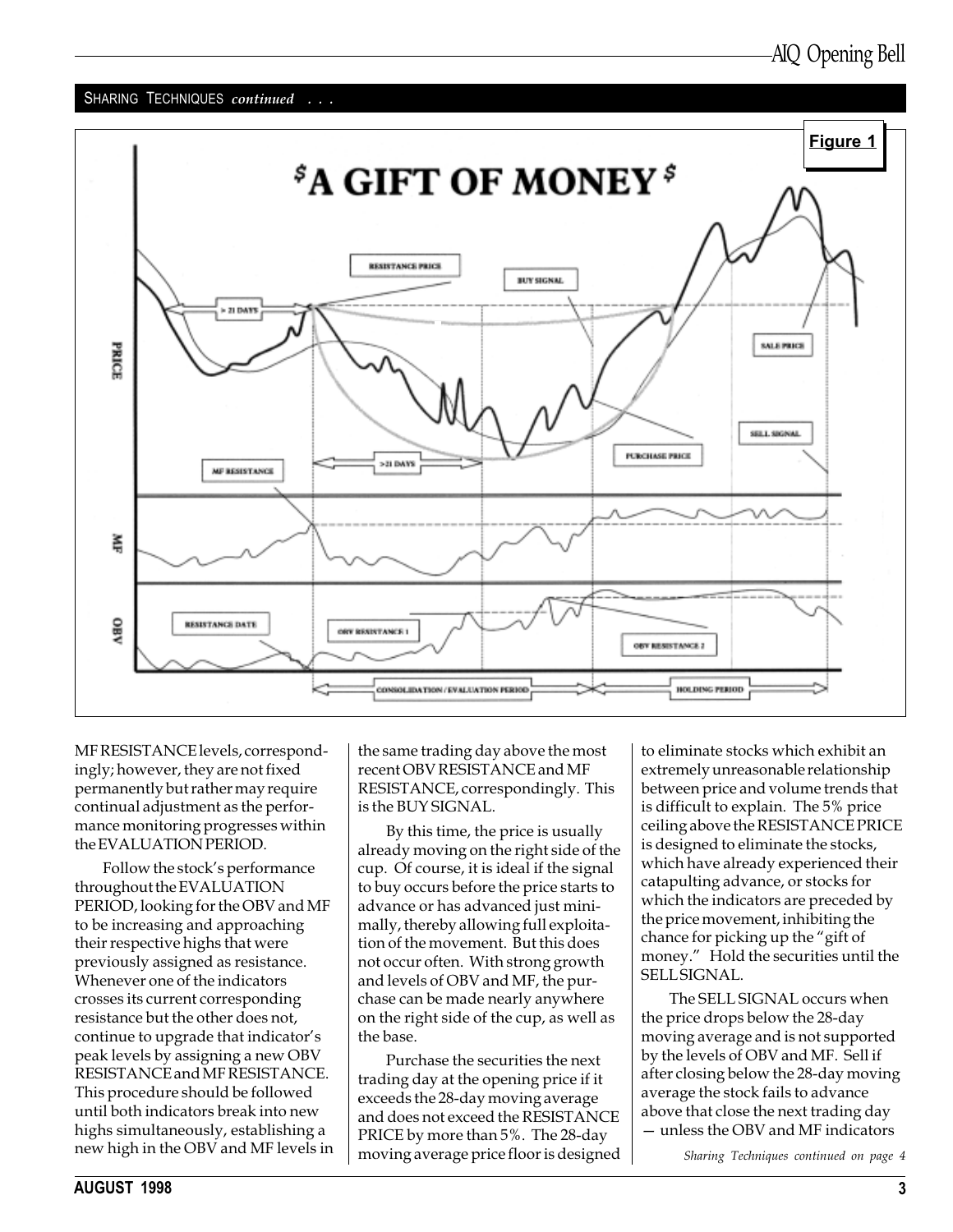on that day are above the OBV RESIS-TANCE and MF RESISTANCE, respectively, and either of the following is true:

- the BUY SIGNAL occurred within the past 21 trading days, or
- the ticker made a new high in price within the past 21 trading days.

The sale is assumed to occur when the market opens the following trading day. This methodology for the SELL SIGNAL protects from disposing of the security before the upward trend resulting from the "rubber band stretching" is exhausted. Even if the stock is still depreciated relative to its demand and experiencing volatility caused by this situation or other market forces (such as a bearish period on the market), the price appreciation is nevertheless expected to occur in the near future, if the indicators remain strong. A graphical description is found in Figure 1.

#### EXAMPLES

An example of this approach is found in **Figure 2.** Universal Health Services (UHS) topped out on December 31, 1997. This becomes the



resistance date. Looking at the activity during the 21 days after the resistance date, Money Flow hit its high on December 31. On Balance Volume was the stronger of the two indicators and had moved above its December 31 and January 12 resistance by the end of the 21-day period. It wasn't until February 13 that On



Balance Volume and Money Flow both moved above their resistance levels.

A second example is found in Figure 3. Pacific Enterprises (PET) reached a high on December 31, 1997. Over the next 21 days, the stock drifted lower but On Balance Volume and Money Flow were strong and had moved above the December 31 level. Over the next 21 days, Money Flow's highest point came on January 14. This became its resistance date. On Balance Volume's high came on January 20. By February 5, On Balance Volume had moved above its resistance level but Money Flow had not. On February 13, the situation reversed, where Money Flow finally broke above its resistance but On Balance Volume was lower than it was on February  $5 - so$  no buy signal yet. On February 26, PET rose on heavy volume sending both OBV and Money Flow above their resistance levels. That was the buy signal.

#### TESTING RESULTS

As a quick test of this investment process, we encountered 53 observations satisfying the described selection criteria in the months of February and March of 1998. We found AIQ's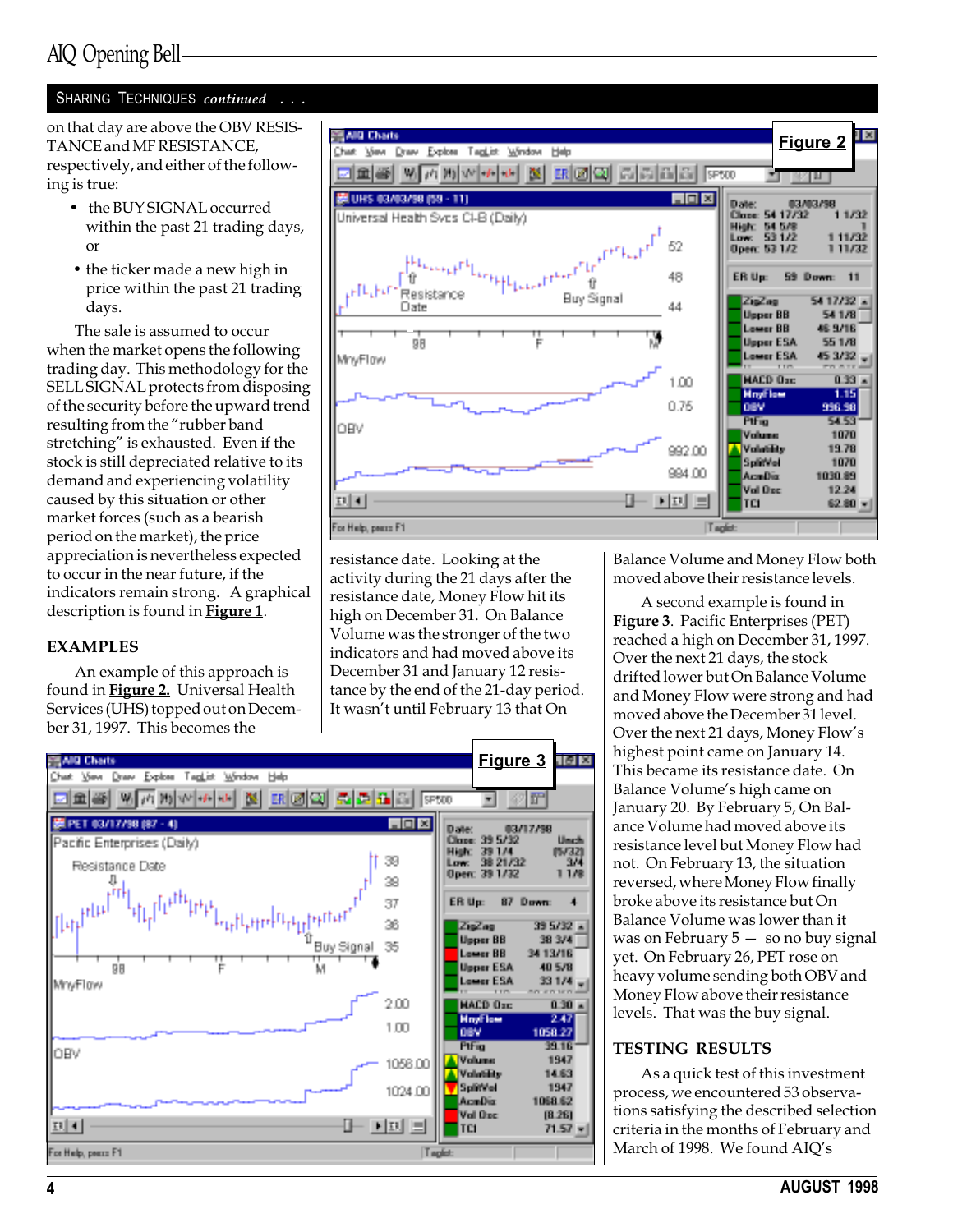Accumulation/Distribution report to be helpful in identifying candidates.

The price performance for each observation was evaluated against the performance of the S&P 500 for the same period. Out of 53 observations, the tickers outperformed the S&P 500 37 times, a success rate of 70%. When the market was bullish, as signified by positive S&P 500 performance, the tickers beat the market even more often: 29 out of 39 cases, or 74%. In bearish periods, the success rate was still better than average, at 57%, or 8 out of 14 times.

The individual tickers outperformed the S&P 500 by an average of 12.3% over an average holding period of 55.7 days.

Our performance study has some limitations. It took place over a short time horizon which occurred during a bullish period for the market and the study could be to some extent biased

and/or improper. We do pledge our integrity on attempts to reduce bias in the selection process. The analyzed stocks were chosen from a population exhibiting clear and definitive trends in OBV and MF and are therefore not representative of the entire market. The testing did help us gain more confidence in a system that was already in place and being successfully used.

#### CONCLUSIONS

When the procedures outlined in this article are followed with accuracy, the model successfully predicts the future stock trends and provides excellent support for investment selection based on technical analysis. Those tickers that show a positive divergence in OBV and MF versus price consistently outperform the S&P Index. Our objectives of having a reliable model with performance

superior than the market have been met.

It is our opinion that performance can be substantially improved by lowering the ceiling of the purchase price and thereby limiting the selection to less popular stocks. These stocks usually exhibit a greater lag between the movement of the indicators and the price, resulting in a better chance to exploit the price advances with this strategy.

Another factor that may increase returns is to look at the momentum of OBV and MF. Naturally, the greater the momentum of the indicators during the purchase decision, the greater the chance for success. This factor, which can be easily evaluated visually by examining the slope of the indicator lines, reduces inappropriate selections.  $\blacksquare$ 

#### STOCK DATA MAINTENANCE

#### The following table shows past and future stock splits and large dividends:

| <b>Stock</b>         | Ticker      |     | Split/Div. Approx. Date | <b>Stock</b>            | Ticker      |     | Split/Div. Approx. Date |
|----------------------|-------------|-----|-------------------------|-------------------------|-------------|-----|-------------------------|
| <b>TCA Cable TV</b>  | <b>TCAT</b> | 2:1 | 08/06/98                | <b>Boston Acoustics</b> | <b>BOSA</b> | 3:2 | 08/18/98                |
| Granite Construction | <b>GVA</b>  | 3:2 | 08/10/98                | Ameritrade Holding      | <b>AMTD</b> | 2:1 | 08/18/98                |
| Premier Parks Inc.   | <b>PKS</b>  | 2:1 | 08/10/98                | SuperValu Inc.          | <b>SVU</b>  | 2:1 | 08/19/98                |
| Level3Comm.          | <b>LVLT</b> | 2:1 | 08/10/98                | <b>Becton Dickinson</b> | <b>BDX</b>  | 2:1 | 08/21/98                |
| Bank of NY           | BK          | 2:1 | 08/14/98                | Dendrite                | <b>DRTE</b> | 2:1 | 08/22/98                |
| <b>FCNBCorp</b>      | <b>FSNB</b> | 4:3 | 08/17/98                | Allegience Corp.        | AEH         | 2:1 | 08/26/98                |
| Watsco Inc.          | <b>WSO</b>  | 3:2 | 08/17/98                | Aptar Group Inc.        | <b>ATR</b>  | 2:1 | 08/26/98                |
| Turner Corp.         | TUR         | 3:2 | 08/17/98                | <b>Eaton Vance</b>      | <b>ETN</b>  | 2:1 | 09/01/98                |
| Smith(AO)            | AOS         | 3:2 | 08/18/98                |                         |             |     |                         |

#### Trading Suspended:

360 Communications (XO), Beneficial Corp (BNL), ENOVA Corp (ENA), Greet Tree Financial (GNT), La Quinta Inns Inc. (LQI), Medusa Corp. (MSA), Pacific Enterprises (PET), Tracor Inc. (TTRR)

#### Name/Ticker Changes:

Cognizant Corp (CZT) to Nielson Media Research Inc. (NMR) Dun & Bradstreet Corp (DNB) to Donnelly (R.H.) Corp. (RHD) Showbiz Pizza Time (SHBZ) to CEC Entertainment Inc. (CEC)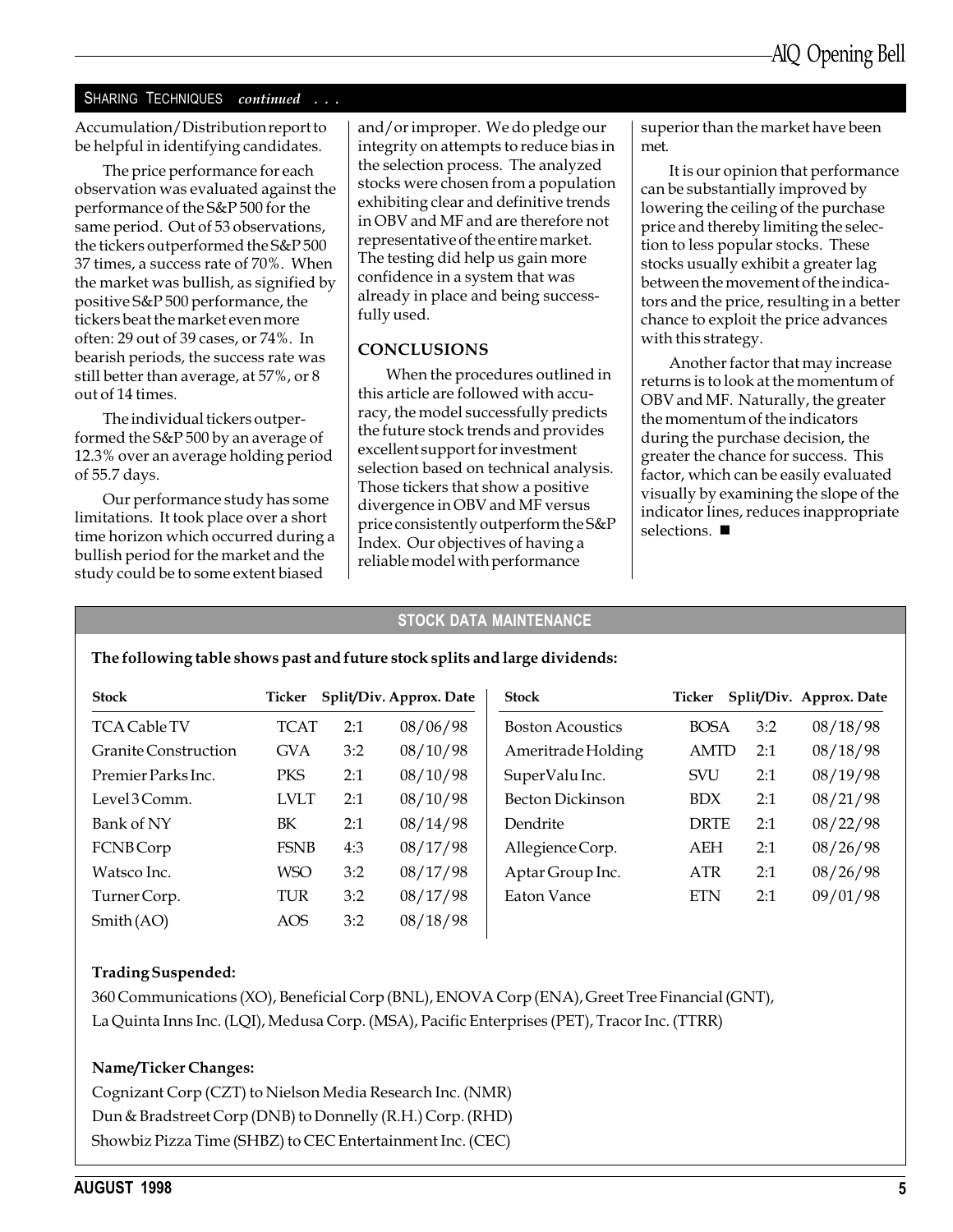## STOCK ANALYSIS

# BOTTOM FISHING - USING AN EDS SCREENING MODEL

By David Vomund

DAVID VOMUND

In technical analysis, it is com-<br>monly accepted that there are four<br>stages to the investment cycle.<br>There is the uptrend, consolidation at n technical analysis, it is commonly accepted that there are four stages to the investment cycle. the top, downtrend, and finally the consolidation or basing period at the bottom. The longer the basing period the longer the uptrend once the consolidation ends.

With this in mind, one of the most popular patterns that technicians look for is a stock that has experienced a significant correction, has formed a base after the correction, and has broken above the basing period signifying the start of a new uptrend.

We employed AIQ's Expert Design Studio (EDS) package to search for stocks that have experienced the corrective and basing pattern. We



found a stock, Smith (AO) Corp.

(Figure 4), which has the pattern that we were looking for and began to



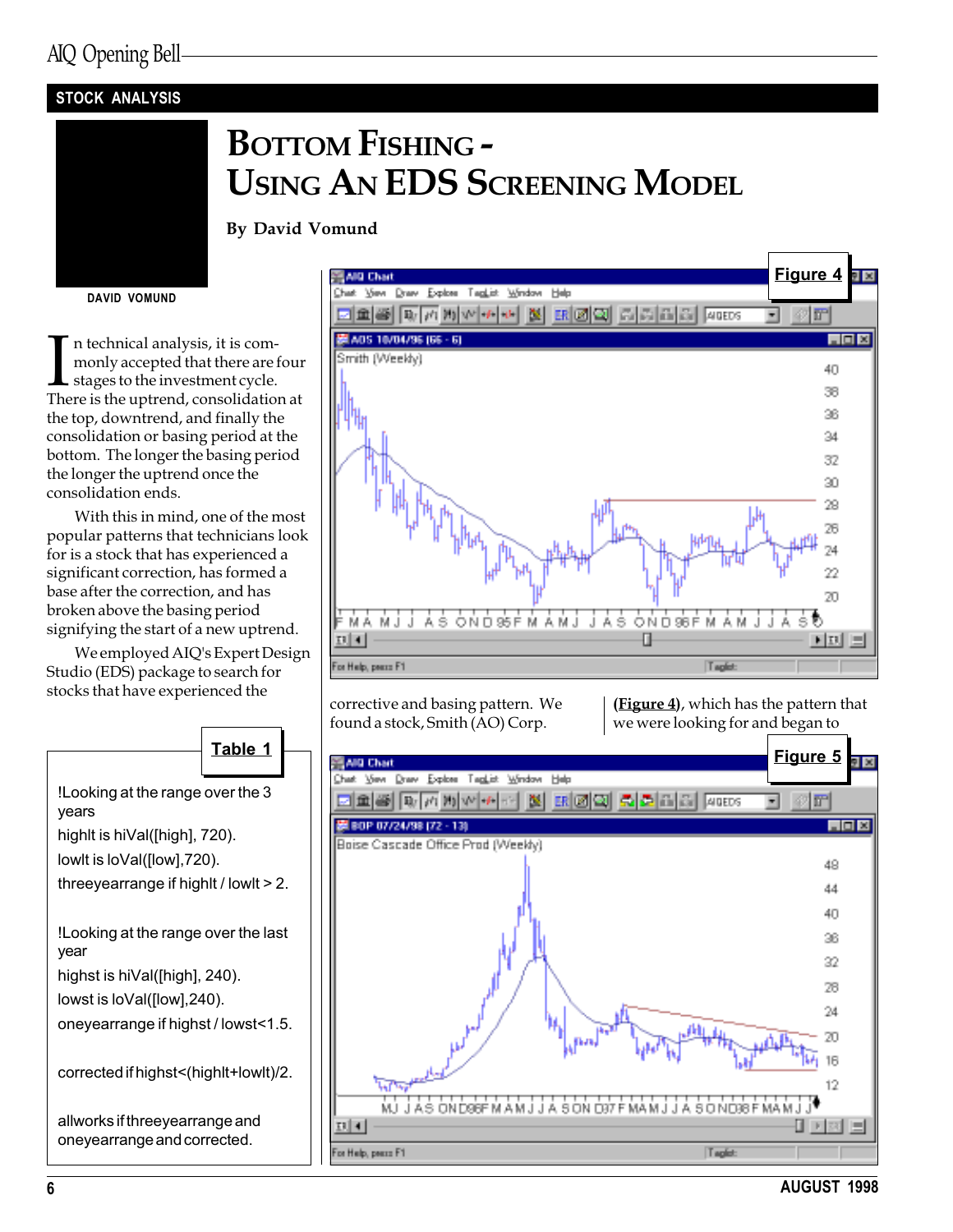#### STOCK ANALYSIS continued . . .

program EDS so it would find AOS and other stocks with the same pattern.

This pattern can be spotted using daily or weekly charts. I prefer the weekly format because the resulting breakout has longer lasting implications. After some experimenting, the EDS file that gave the results we were after is found in **Table 1**. This EDS file is written for daily analysis.

The first section of the EDS file looks at the price range of the stock over approximately a three-year period. The highest price of the stock over the last three-years is divided by the lowest price over the same three years. This ratio must be at least two, meaning the stock either rose by at least 100% or fell by at least 50%.

The next section looks at the price range over the last year. This period represents the basing period. This time, the high price divided by the low price must be less that 1.5.

The rule named "corrected" is our way of making sure that the basing period has taken place after a correction rather than an advance. This rule states that the high price over the last year is less than the average of the three-year high and low prices.



Finally, the "allworks" rule simply states that the above rules are true.

This screening model simply looks for stocks that have experienced a significant correction and then a basing pattern over the last three years. We did not add a rule which shows that the basing period is over.



Instead, we'll draw trendlines and then use the Trendline Breakout Report to alert us to breakouts. This reports lists all the securities that have broken a trendline in the last five days.

The trendlines are drawn to help identify support and resistance levels. The troughs, or reaction lows, are called support.

After a big correction, stocks rarely make a "V" shaped bottom. More often, the low looks more like a "W" where a low is formed, the stock rallies, and then retests the previous low. A horizontal trendline can be drawn connecting the lows of this double-bottom pattern.

Resistance is the opposite of support and represents a price level or area over the market where selling pressure overcomes buying pressure and a price advance is turned back. Resistance trendlines can be drawn connecting the high points of the security during the consolidation. Whereas the support line will almost always be horizontal, the resistance trendline may be slanted.

Stock Analysis continued on page 8